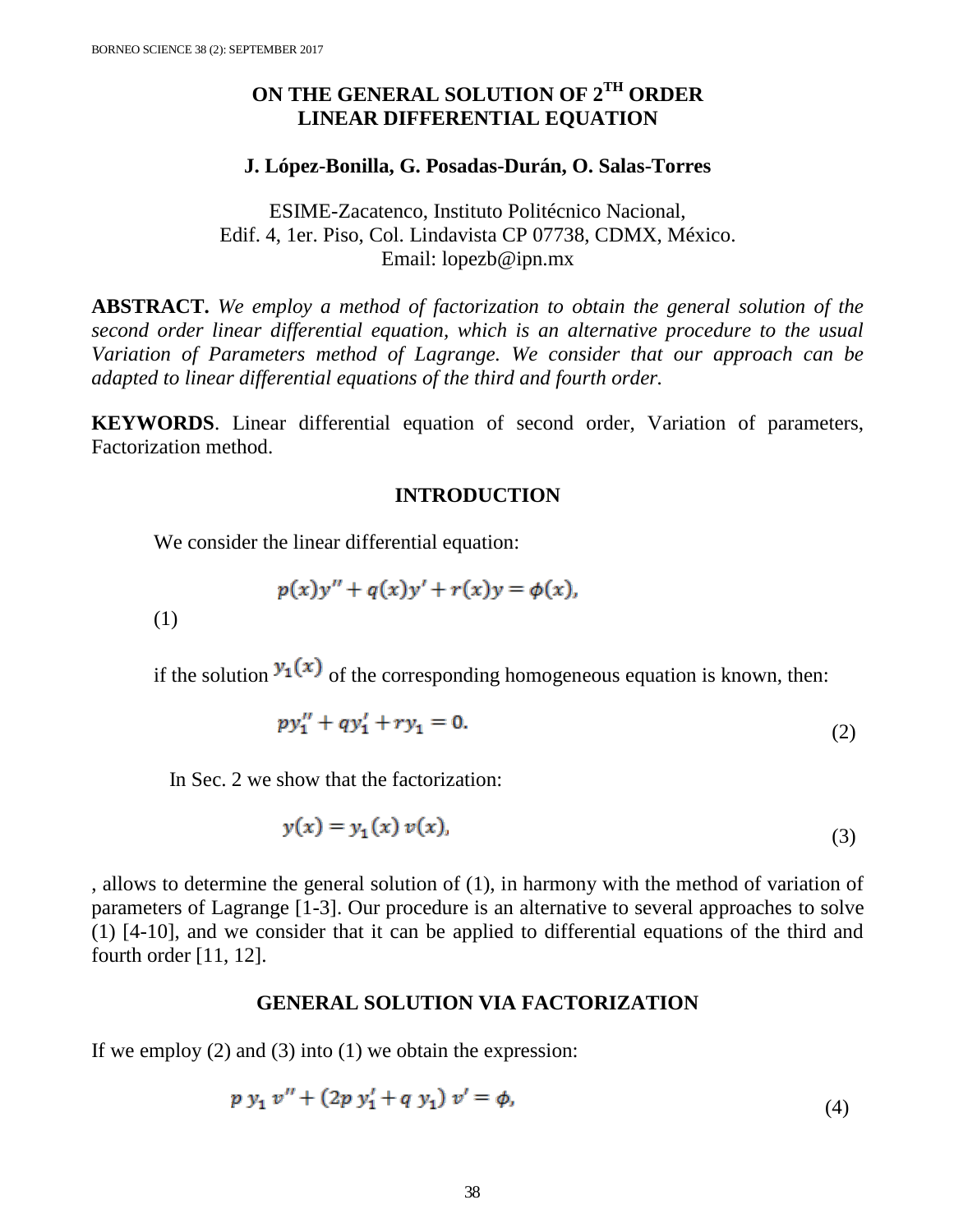where we can introduce the function  $u(x) = v'$  to deduce the equation:

$$
u' + \left(\frac{q}{p} + \frac{2y_1'}{y_1}\right)u = \frac{\phi}{p y_1},\tag{5}
$$

that is:

$$
\frac{d}{dx}\left(\frac{y_1^2}{W}u\right) = \frac{y_1 \phi}{p W}, \qquad W = \exp\left(-\int^x \frac{q}{p} d\xi\right),\tag{6}
$$

whose solution is immediate:

$$
u = \frac{dv}{dx} = \frac{W}{y_1^2} \int^x \frac{y_1 \phi}{p \, W} \, d\eta + c_2 \, \frac{W}{y_1^2} \,. \tag{7}
$$

Therefore,  $(3)$  and the integration of  $(7)$  imply the general solution of  $(1)$ :

$$
y(x) = c_1 y_1(x) + c_2 y_2(x) + y_p(x),
$$
\n(8)

where:

$$
y_2(x) = y_1(x) \int^x \frac{w}{y_1^2} \, d\eta \tag{9}
$$

$$
y_p(x) = y_1(x) \int^x \frac{W(\varphi)}{y_1^2(\varphi)} d\varphi \int^{\varphi} \frac{y_1(\eta) \phi(\eta)}{p(\eta) W(\eta)} d\eta.
$$
 (10)

In (10) we can apply the method of integration by parts, thus giving:

$$
y_p(x) = y_1(x) \left[ \frac{y_2(x)}{y_1(x)} \int^x \frac{y_1 \phi}{p \, W} d\eta - \int^x \frac{y_2 \phi}{p \, W} d\eta \right] = y_2(x) \int^x \frac{y_1 \phi}{p \, W} d\eta - y_1(x) \int^x \frac{y_2 \phi}{p \, W} d\eta,
$$
\n(11)

which is in agreement with the method of variation of parameters of Lagrange [1-3].

Our approach shows that the factorization (3) and one solution of (2) allow deduce the general solution of (1), without the *ansatz* of Lagrange in his procedure of variation of parameters.

# **REFERENCES**

- A. Hernández-Galeana, J. López-Bonilla, R. López-Vázquez, *On the second order linear differential equation,* Pure and Appl. Maths. Lett. **2** (2014) 31-34.
- G. Bahadur Thapa, A. Domínguez-Pacheco, J. López-Bonilla, *On the linear differential equation of second order,* Prespacetime Journal **6**, No. 10 (2015) 999-1001.
- *G. Krishna Srinivasan, A note on Lagrange's method of variation of parameters, Missouri J. Math. Sci.19 (2007) 11-14.*